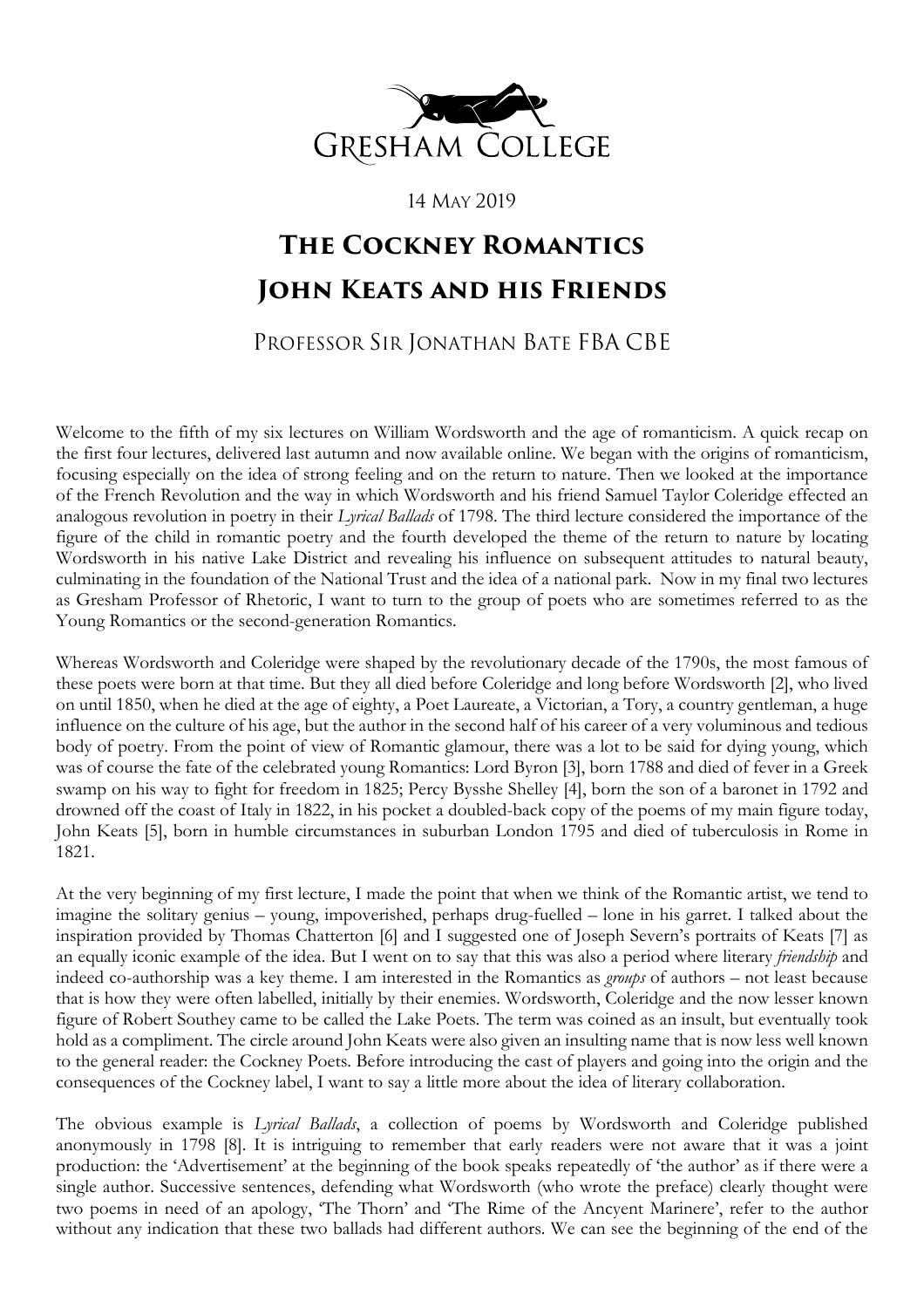friendship between Wordsworth and Coleridge with the relegation of 'The Ancient Mariner' to the rear of the second edition of the collection in 1800, which had a second volume of poems entirely by Wordsworth, and that gave full credit to him alone on the title page [9]. At the same time, we may say in Wordsworth's defence that the creation of 'the Ancient Mariner' was a joint effort. Coleridge described its origins many years later: 'The work was to have been written in concert with another ... My partner [would undertake] the first canto: I the second: and which ever had done first, was to set about the third.' Wordsworth, meanwhile, recollected its origin in a conversation on a walk in the Quantock Hills late in the afternoon on a November day in that year of 1797, then he and Coleridge began 'laying the plan of a ballad':

Certain parts I myself suggested; for example, some crime was to be committed which would bring upon the Old Navigator, as Coleridge afterwards delighted to call him, the spectral persecution, as a consequence of that crime and his own wanderings. I had been reading in Shelvocke's *Voyages*, [1](#page-1-0) a day or two before, that, while doubling Cape Horn, they frequently saw albatrosses in that latitude, the largest sort of seafowl, some extending their wings twelve or thirteen feet. 'Suppose,' said I, 'you represent him as having killed one of these birds on entering the South Sea, and that the tutelary spirits of these regions take upon them to avenge the crime.'

He shaped, then, the scheme but very little of the actual writing: 'I had very little share in the composition of it, for I soon found that the style of Coleridge and myself would not assimilate.'

The other key figure in Wordsworth's immediate circle was of course his sister Dorothy. In an earlier lecture, I looked at the way in which she is introduced at the end of 'Tintern Abbey' as the figure who restores Wordsworth to his unmediated relationship with nature. And, as is well known, Wordsworth's most famous poem was in some sense a collaboration with Dorothy. He didn't wander lonely as a cloud. He was walking with her, and she was the one whose acute eye gave her brother some key words and images [edit quote for verbal delivery]: [10Gowbarrow]

We were in the woods beyond Gowbarrow Park we saw a few daffodils close to the water-side. We fancied that the sea had floated the seeds ashore, and that the little colony had so sprung up. But as we went along there were more and yet more; and at last, under the boughs of the trees, we saw that there was a long belt of them along the shore, about the breadth of a country turnpike road. I never saw daffodils so beautiful. They grew among the mossy stones about and above them; some rested their heads upon these stones, as on a pillow, for weariness; and the rest tossed and reeled and danced, and seemed as if they verily laughed with the wind, that blew upon them over the lake; they looked so gay, ever glancing, ever changing. This wind blew directly over the lake to them. There was here and there a little knot, and a few stragglers higher up; but they were so few as not to disturb the simplicity, unity, and life of that one busy highway. We rested again and again. The bays were stormy, and we heard the waves at different distances, and in the middle of the water, like the sea …

Those 'mossy stones' provided inspiration for the description of the mysterious Lucy as 'A violet by a mossy stone', but the movement of the daffodils and their motion in harmony with the wind-lapping waves on the lake sowed the seeds for [read selectively]

> I wandered lonely as a cloud That floats on high o'er vales and hills, When all at once I saw a crowd, A host, of golden daffodils; Beside the lake, beneath the trees, Fluttering and dancing in the breeze. …

For oft, when on my couch I lie In vacant or in pensive mood, They flash upon that inward eye

<span id="page-1-0"></span><sup>1</sup> *A Voyage Round the World, by Way of the Great South Sea*.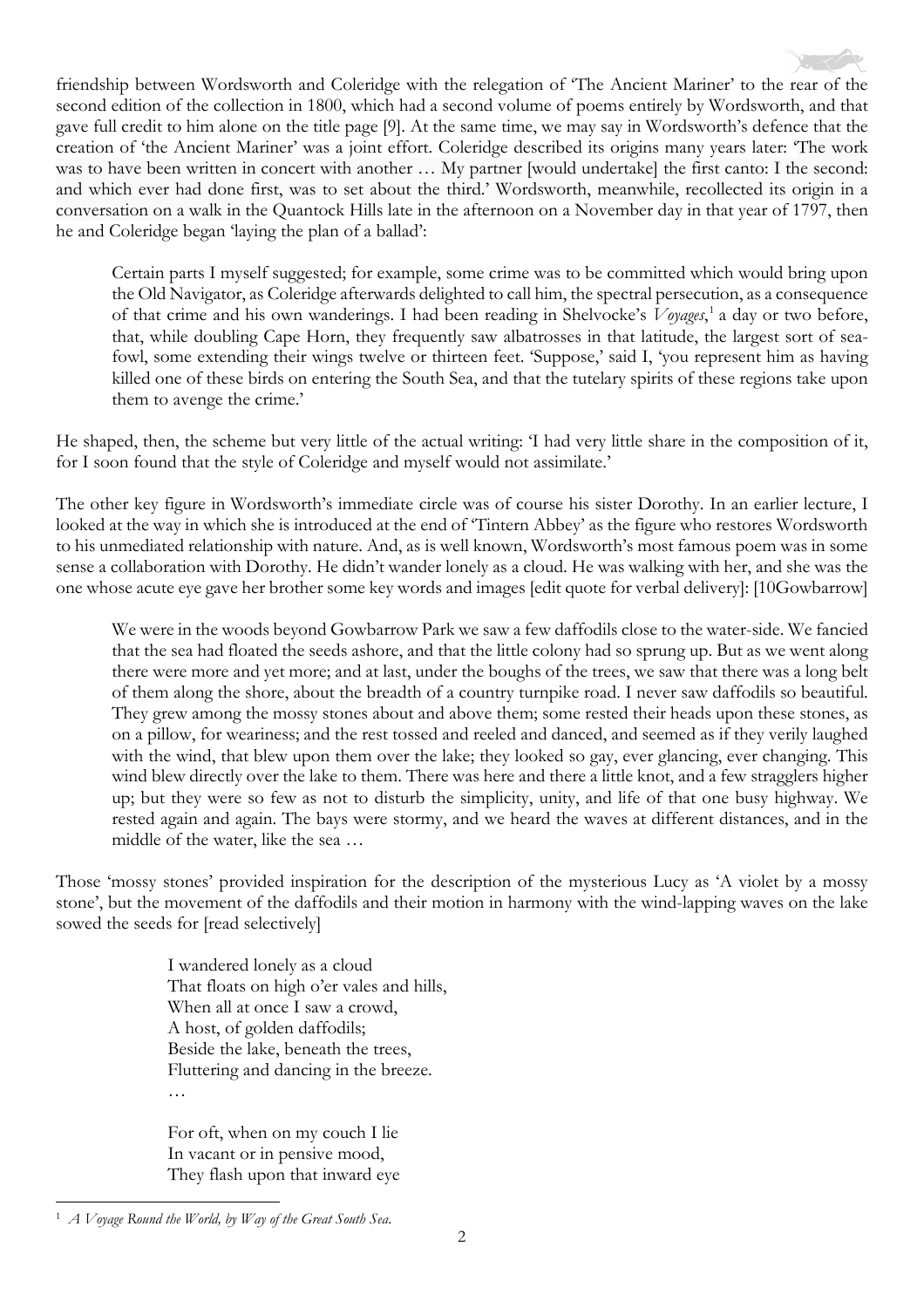Which is the bliss of solitude; And then my heart with pleasure fills, And dances with the daffodils.

For an example of collaboration among the younger generation of Romantics, let's think for a moment about the origin of another of the most famous poems of the age. Have a listen to this: [11]

> In Egypt's sandy silence, all alone, Stands a gigantic Leg, which far off throws The only shadow that the Desert knows:— 'I am great OZYMANDIAS,' saith the stone, 'The King of Kings; this mighty City shows 'The wonders of my hand.'— The City's gone,— Naught but the Leg remaining to disclose The site of this forgotten Babylon.

We wonder,—and some Hunter may express Wonder like ours, when thro' the wilderness Where London stood, holding the Wolf in chace, He meets some fragment huge, and stops to guess What powerful but unrecorded race Once dwelt in that annihilated place.

You might initially think that this is a rejected first draft of the sonnet By Percy Bysshe Shelley with which you are surely familiar: [12]

> I met a traveller from an antique land Who said: Two vast and trunkless legs of stone Stand in the desert … near them, on the sand, Half sunk, a shattered visage lies, whose frown, And wrinkled lip, and sneer of cold command, Tell that its sculptor well those passions read Which yet survive, stamped on these lifeless things, The hand that mocked them and the heart that fed;

And on the pedestal these words appear: 'My name is Ozymandias, king of kings; Look on my works, ye Mighty, and despair!' Nothing beside remains. Round the decay Of that colossal wreck, boundless and bare The lone and level sands stretch far away.

In fact, the first poem is by a man called Horace or Horatio Smith. He was a friend whom Shelley praised for his generosity—observing that it was unusual for a stockbroker, Smith's profession, to be so liberal with his fortune. Smith spent Christmas 1817 with Shelley and his wife Mary. They decided to have a little competition. Something similar happened around the same time, when Shelley, Keats and Leigh Hunt, whom we will meet in a moment, set themselves the task of writing a sonnet on the subject of the river Nile in fifteen minutes flat. Keats's was not one of his more memorable works, but at least he finished on time—Leigh Hunt overran by several minutes. On this occasion, Smith and Shelley chose a passage from the ancient Greek historian Diodorus Siculus, which gave a vivid account of a giant statue of the Egyptian Pharaoh Rameses II, together with a quotation of the inscription at its base: 'King of Kings Ozymandias am I. If any want to know how great I am and where I lie, let him outdo me in my work.' The theme, then, was the transience of empires, the hubris of those mighty rulers who, as it were, declare a thousand-year Reich. A much-discussed book in the Shelley household at this time was Volney's *Ruins, or Meditations on Revolutions and Empires* [13], of which Mary had made memorable use the previous year: it is the volume in which Victor Frankenstein's creature, hiding in the woods, gains 'an insight into the manners,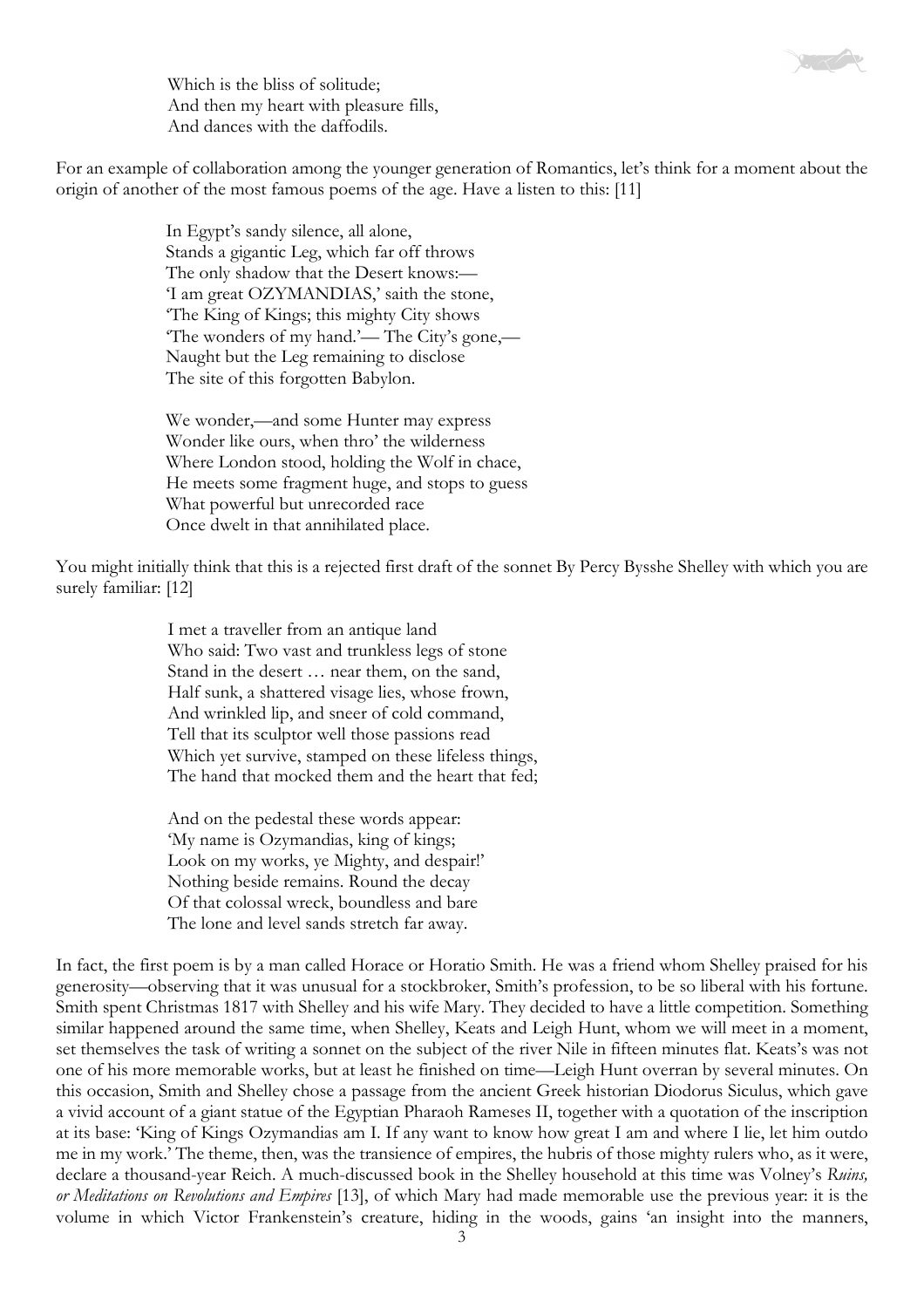governments, and religions of the different nations of the earth.' Volney writes of the fall of once mighty ancient empires, of the tyranny of the Catholic church, of the evil of men with wealth and power. He combined historical pessimism with revolutionary optimism, prophesying a day when the world will be reunited in a single religion of progressive rationality. From Percy Shelley's point of view, Volney offered a powerful contrast between the inevitability of the fall of kings, emperors and tyrants, on the one hand, and the potential immortality of poets, whom, you will recall, Shelley extolled as the prophets of an as yet unapprehended future of liberty and justice.

Of course Shelley was a better poet than Smith, whose sonnet does not have a line that matches the memorability of 'Look on my works, ye Mighty, and despair', but the forgotten work does offer a striking image of how the British empire will one day go the way of the ancient Egyptian and the monuments of this city of London will become ruins witnessed by a wandering hunter in the age to come—which, perhaps, with climate change and rising sea levels will come sooner rather than later. My point, though, is that a great poem now read in isolation or anthologised among a collection of greatest hits, came from a specific context and was inspired by an occasion of what we might describe as poetic brotherhood or literary sociability.

Both Ozymandias poems were published in early 1818 in a magazine called *The Examiner*, edited by that man Leigh Hunt. Shelley's appeared over the *nom de plume* 'Gilrastes'. They subsequently appeared in respective collections by Shelley and Smith. The latter altered his title to the somewhat pedantic 'On A Stupendous Leg of Granite, Discovered Standing by Itself in the Deserts of Egypt, with the Inscription Inserted Below'. But let's think a little more about that memorable closing line of Shelley's, 'Look on my works, ye Mighty, and despair'.

Here is a letter written by John Keats to his friend the artist Benjamin Robert Haydon, just over a year earlier, on the day after another occasion of what I am calling literary sociability. There had been a glorious evening of conversation with Haydon, Leigh Hunt and other writers: [14]

> To Benjamin Robert Haydon. *[London,] November 20, 1816.* My dear Sir — Last evening wrought me up, and I cannot forbear sending you the following — Yours unfeignedly, John Keats. Removed to 76 Cheapside.

Great spirits now on earth are sojourning; He of the cloud, the cataract, the lake, Who on Helvellyn's summit, wide awake, Catches his freshness from Archangel's wing: He of the rose, the violet, the spring, The social smile, the chain for Freedom's sake: And lo! — whose stedfastness would never take A meaner sound than Raphael's whispering. And other spirits there are standing apart Upon the forehead of the age to come; These, these will give the world another heart, And other pulses. Hear ye not the hum Of mighty workings in the human mart? Listen awhile ye nations, and be dumb.

In Keats's final line, I find it hard not to hear an anticipation of Shelley's 'Look on my works, ye Mighty, and despair'. Keats's 'Listen' becomes Shelley's 'Look'; Keats's 'mighty workings' from the previous line become Shelley's 'works'; Keats's 'ye nations' becomes Shelley's 'ye Mighty', and, decisively, Keats's 'and be dumb' becomes Shelley's 'and despair'. Keats's poem is about the 'great spirits' of the present who will one day be recognized as immortals; Shelley's is about the great rulers of the past who have proved mortal, all too mortal. The politicians die and their monuments are broken; the creative artists live and influence the future through the endurance of their work. In this sense, Keats's poem inspires not just 'Ozymandias', but Shelley's vision of the poets as unacknowledged legislators of the world. Consider the poem's spirits standing apart 'Upon the forehead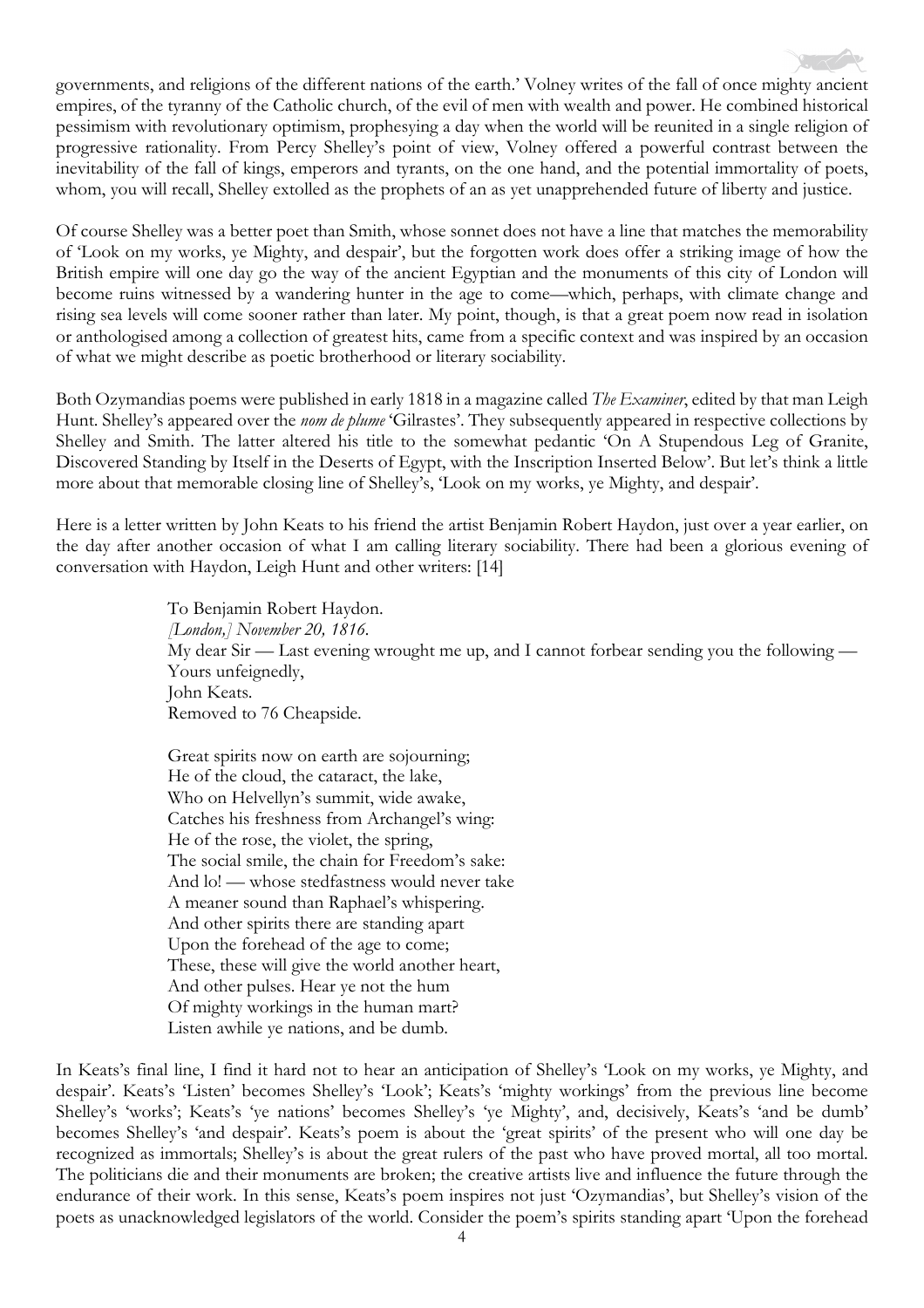of the age to come', one of whom is Keats, self-effacing yet ambitious for his own art. That sense of poets being ahead of the curve, carved upon the face of the future, chimes with the climax of Shelley's 'Defence of Poetry':

Poets are the hierophants of an unapprehended inspiration; the mirrors of the gigantic shadows which futurity casts upon the present; the words which express what they understand not; the trumpets which sing to battle, and feel not what they inspire; the influence which is moved not, but moves. Poets are the unacknowledged legislators of the world.

So, who are the three 'great spirits' singled out by Keats? The alleged inheritor of the art of Raphael is, naturally, a flattering reference to Haydon himself, who toiled at grand history paintings in the Renaissance style, among which would be his 'Christ's Entry into Jerusalem', in which he included images of contemporary poets as figures in the crowd. [15] Nor are there any prizes for guessing the identity of

> He of the cloud, the cataract, the lake, Who on Helvellyn's summit, wide awake, Catches his freshness from Archangel's wing

Cloud, cataract and lake are the Wordsworthian hallmarks. The reference to Helvellyn may be Keats's recollection of one of the 'Poems on the naming of Places' in *Lyrical Ballads*[2](#page-4-0) but it could be that Haydon had shared with Keats the manuscript of a recent as yet unpublished Wordsworth poem called '*To ———,* ON HER FIRST ASCENT TO THE SUMMIT OF HELVELLYN', which begins

> Inmate of a mountain Dwelling, Thou hast clomb aloft, and gaz'd, From the watch-towers of Helvellyn; Awed, delighted, and amazed!

It continues with a series of biblical references, then ends with an image of the 'majesty' of what Wordsworth calls 'the power of hills'. In Keats's allusion to the Archangel's wing there may also be a witty nod to the pastoral poem 'Michael'. Michael was the only angel named in the New Testament as an Archangel, so there is a suggestion of divine inspiration, but Keats may be hinting that the 'freshness' of Wordsworth comes from his innovation of giving tragic dignity to ordinary people. 'Michael' is a great poem of parental grief for the loss of a child in war. Its closing sequence has the gravitas of the final moments of Shakespeare's *King Lear*, yet Michael is a shepherd, not a king, proof of the essential argument of *Lyrical Ballads* that men and women do not need noble birth and fine clothes in order to feel deeply. The image of Wordsworth on the summit of Helvellyn certainly impressed itself on Haydon. [16] Years later, in 1842, he would execute the most famous painting of the poet, rapt in contemplation, in that exact location – having returned to the summit on the occasion of his seventieth birthday.

Wordsworth was the inspiration for Keats's sonnet in another sense, too. He had recently published a slender volume of poetry in celebration of the end of the Napoleonic wars, entitled *Thanksgiving Ode, January 18, 1816, with other short pieces, chiefly*. One of the few pieces in this not inspired by 'public events' was a sonnet to 'R. B. Haydon, Esq.' (Wordsworth or his printer gets the initials the wrong way round), extolling the high calling of 'Creative Art', both writing and painting, with its demand for strenuous work 'of mind and heart' and its mission to fashion something enduring in despite of the neglect and distress suffered by the creative artist. This probably gave Keats the idea of writing his own sonnet to Haydon.

He had, however, already had the idea of writing a sonnet in praise of a fellow practitioner of 'Creative Art'. The first poem that John Keats shared with anybody was a sonnet, which he had shown to his schoolmaster Charles Cowden Clarke the previous year. Entitled '*Written on the Day that Mr Leigh Hunt Left Prison*', it began with the image of Hunt in prison for 'showing truth to flatter'd state', then claimed that the liberty of his 'immortal spirit'—'as free / As the sky-searching lark'—could never be constrained. In his poetry, says Keats, Leigh Hunt broke through the stone walls of his prison, roamed in the halls and 'bowers fair' of Spenser's *Faerie Queene*, 'culling enchanted flowers', and 'flew / With daring Milton through the fields of air'. Setting up the theme of the immortality of artists in opposition to the ephemerality of politicians, the sonnet ends with a contrast between Hunt's future

<span id="page-4-0"></span><sup>2</sup> 'To Joanna'.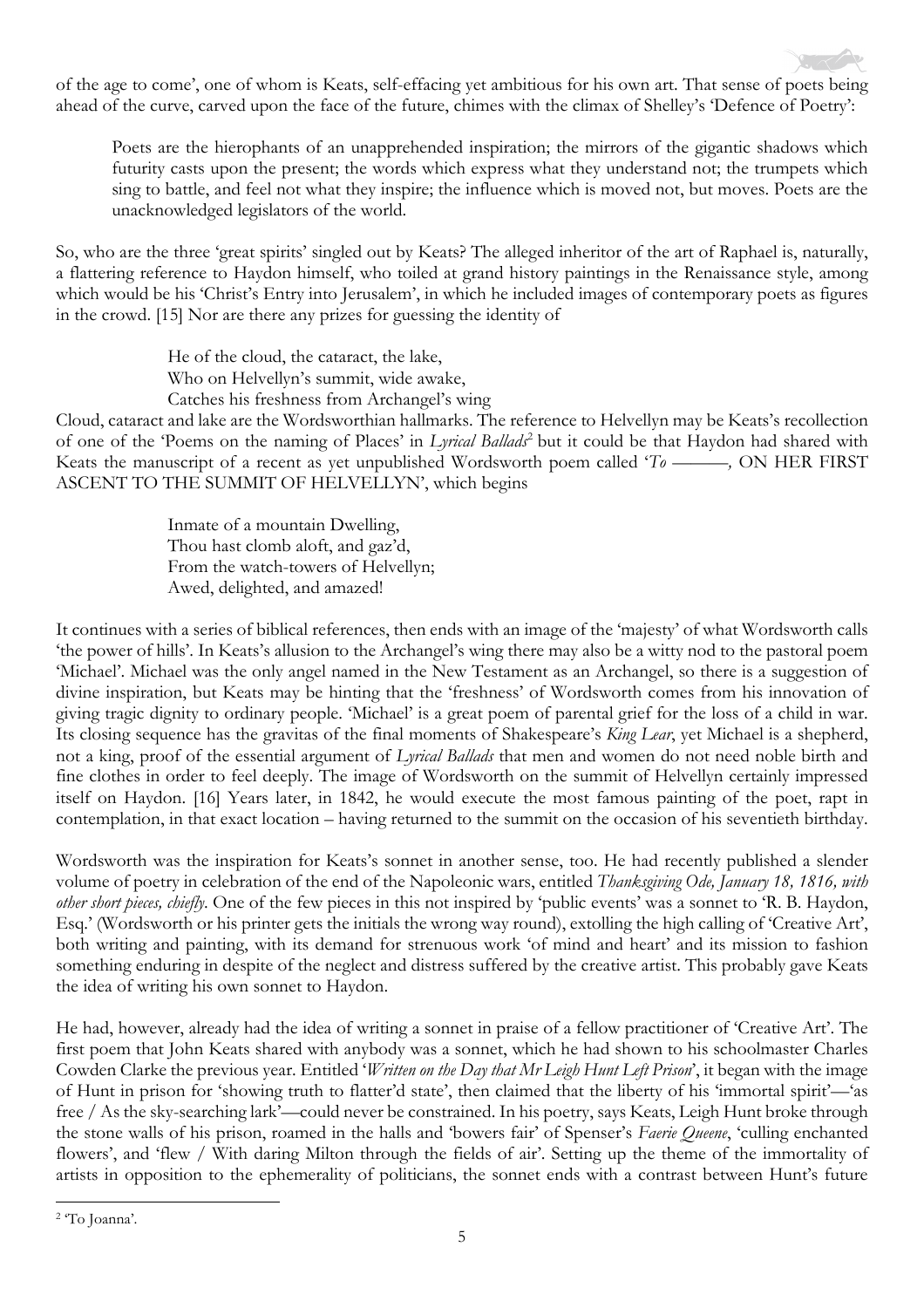'fame' and the death of the 'wretched crew' of those in government who wield the power of the state. Leigh Hunt's poetic signature was indeed a liberal scattering of flowers and a diction that owes much to Spenser and Milton. His sister-in-law, Elizabeth Kent would later publish an excellent guide to container gardening for city dwellers without gardens of their own: [17] *Flora Domestica, or, the Portable Flower-Garden: with Directions for the Treatment of Plants and Pots and Illustrations from the Works of the Poets.* She was a particular admirer of the 'Northamptonshire' Peasant Poet' John Clare, not least because he actually knew his botany, whereas her brother-in-law's flower poetry was shaped more by his readings in ancient mythology and the poetic tradition. Keats's lines in the sonnet to Haydon, 'He of the rose, the violet, the spring, / The social smile, the chain for Freedom's sake', are accordingly a reference to Leigh Hunt.

Charles Cowden Clarke had introduced young Keats to the paper that Leigh Hunt edited with his brother, in which 'Ozymandias' would soon be published. Published weekly under the title *The Examiner*, [18 LH+titlepage] this was the magazine that had caused the imprisonment and that would give Keats his first break, shape the writers in his circle into a group, and lead to the denomination of that group as the Cockney Poets. John and Leigh Hunt launched the paper in 1808, taking the title from a magazine produced by Jonathan Swift and his fellow-Tories a century before, though coming from the opposite end of the political spectrum. The aim was 'to assist in producing Reform in Parliament, liberality of opinion in general (especially freedom from superstition), and a fusion of literary taste into all subjects whatsoever'. 'Freedom from superstition' was code for religious scepticism. Hunt would make himself unpopular with conservatives by peopling his poems with pagan gods and even writing a mini-epic called *The Story of Rimini* that glorified the adulterous couple Paolo and Francesca whom Dante had placed in the second circle of hell.

Within months of its first issue *The Examiner* was prosecuted for publication of an article entitled 'Military Depravity', which attacked the corrupt, bribery-ridden system of promotions in the army. It was regarded as dangerously seditious to say anything negative about the armed forces at the height of the Peninsular War. The case was dropped, but another one ensued a couple of years later when the Hunt brothers weighed in—under the title 'One Thousand Lashes!!'—on the practice of flogging soldiers for minor disciplinary infractions. This time, they were found not guilty of seditious libel, thanks to a powerful case for the defence mounted by the lawyer Henry Brougham. But in 1811 it was third time lucky for the Attorney General when, provoked by an article in the *Morning Post* that praised the newly-anointed Prince Regent as an 'Adonis in loveliness', *The Examiner* noted that George was actually 'a corpulent gentleman of fifty' who, moreover, was 'a violator of his word, a libertine overhead ears in debt and disgrace, a despiser of domestic ties, the companion of gamblers and demireps, a man who has just closed half a century without one single claim on the gratitude of his country or the respect of posterity!' This cost the Hunt brothers their two years' sentence in separate prisons—though Leigh Hunt didn't have a bad time, as he decked out his cell with flowers and continued to edit the paper from behind bars.

Some months into his sentence, the news was announced that, following the death of the Poet Laureate, Henry James Pye, one of the worst versifiers ever to hold the office, a successor had been appointed in the form of Robert Southey, friend of Wordsworth and Coleridge, who back in the early 1790s had written an inflammatory plays called *Wat Tyler* that welcomed the French Revolution. The Prince Regent had originally wanted Walter Scott, the bestselling poet of the age, but he shrewdly recognised that the post would prove a poisoned chalice and had nominated his friend Southey, who needed the money. More news about the Lake Poets came in that same year of Hunt's imprisonment: William Wordsworth—the man who had welcomed the Revolution with the words 'Bliss was in that dawn to be alive / And to be young was very heaven'—had been appointed Distributor of Stamps for the County of Westmorland. Wordsworth's job was to oversee the sending out of stamps to post offices in the region and the imposition of impressed duty stamps, a tax on legal transactions such as insurance policies and the preparation of documents that could be used in court. We are still familiar today with 'stamp duty' when we buy a house. The office gained him financial security in the form of a salary of  $\ell$ 400 a year for not very much work, but the opprobrium of the younger Romantics for his acceptance of an office of the Establishment, a sinecure dished out, moreover, by his patron, the Tory landowning coal magnate Lord Lonsdale. Southey as Laureate and Wordsworth as purveyor of the royal head on the stamps were now in the service of that 'corpulent gentleman of fifty' the Regent. Coleridge, meanwhile, had started writing for the right-wing press, which wasn't much better.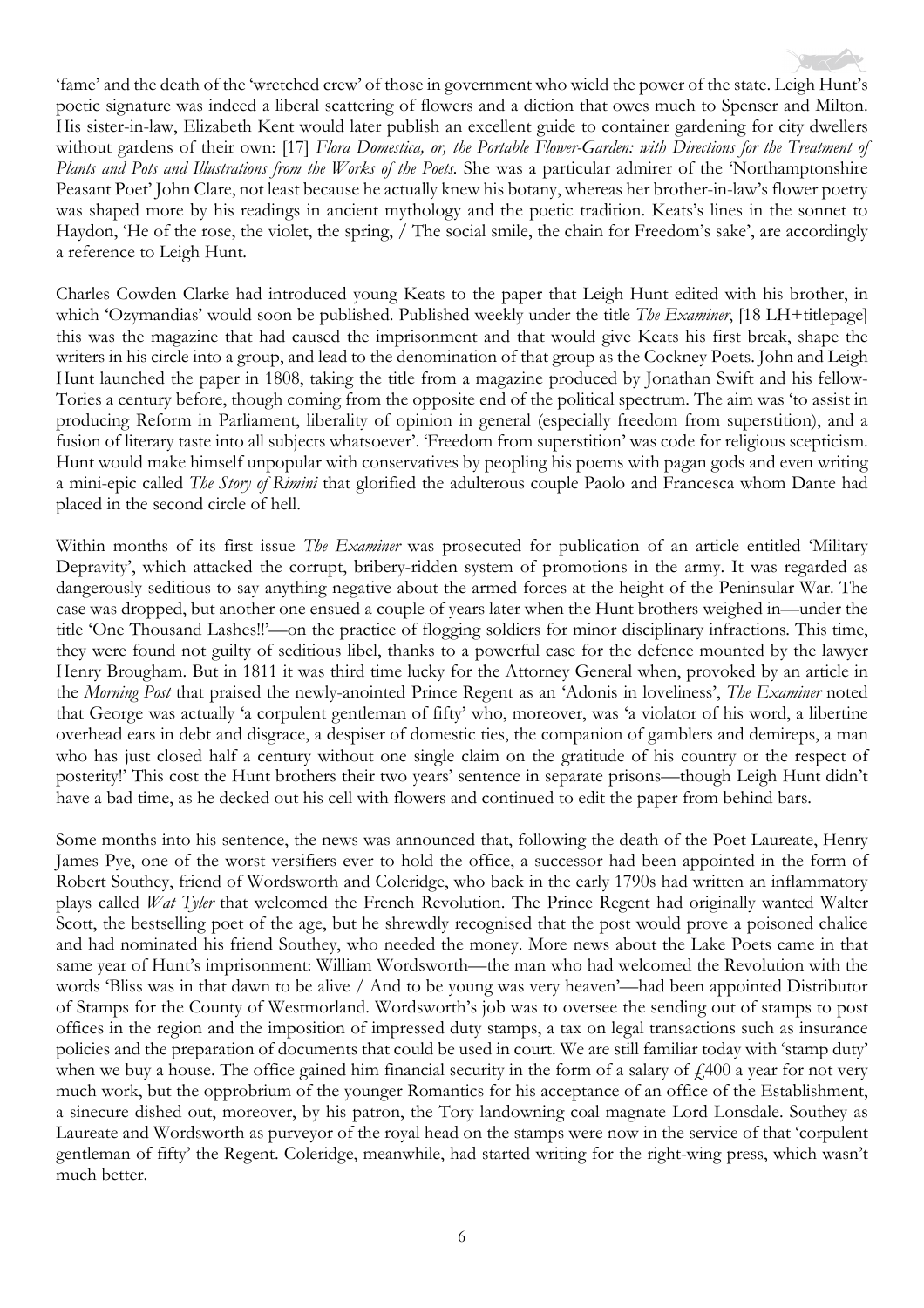In order to respond to these turncoats, the literary world needed a new injection of liberal talent, and *The Examiner* was the vehicle to provide it. In the spring of 1814, the paper hired a new columnist. William Hazlitt [19] was the son of a dissenting minister who had tried his hand at philosophy, parliamentary reporting and painting, but found his metier as a reviewer, essayist and public lecturer. He had been inspired to become a writer by hearing Coleridge preach and then staying with Wordsworth and Coleridge in the west country when they were composing *Lyrical Ballads*, a visit memorably captured in the essay 'My first acquaintance with poets'. Unlike the poets he so admired, Hazlitt had remained a radical ever since his youth in the 1790s; he saw Napoleon as the sword-arm of revolution and freedom, not its extinguisher. He attacked on three fronts in some of the most scintillating English prose ever written. One of his first contributions was a pair of essays on Hogarth's series of paintings *Marriage-à-la-Mode*, which expose the hypocrisy, avarice and sexual depravity of the upper classes; then there was a two-part review of the newly-arrived actor Edmund Kean [20]playing the part of Iago in *Othello* in a way which suggested that 'the love of power, which is another name for the love of mischief, is natural to man'; and after this Hazlitt produced the first review (lengthy and in three parts) of Wordsworth's epic poem *The Excursion*.

Entitled 'Character of Mr Wordsworth's New Poem', the review begins: 'In power of intellect, in lofty conception, in the depth of feeling, at once simple and sublime, which pervades every part of it and which gives to every object an almost preternatural and preterhuman interest, this work has seldom been surpassed.' If it had felt fully finished and properly selected, Hazlitt asserts, it would have been a national monument, but it has some of the nakedness and confusion of the Lakeland landscape – 'the rude chaos of aboriginal nature'.

Wordsworth, Hazlitt suggests, was not interested in Claude-like ruins. His mind was 'coeval with the primary forms of things, holds immediately from nature': his focal points were 'a stone, covered with lichens, which has slept in the same spot of ground from the creation of the world', or a thunder-cracked fissure between two mountains, or a 'cavern scooped out by the sea'. No one had written about stones before.

Hazlitt praises *The Excursion* as a 'philosophical pastoral poem' – something different from, and superior to, the descriptive procession that was typical of earlier pastoral poems. Everything in Wordsworth, he argues, is the result of the poet's own reflections on the forms of nature: 'his thoughts are his real subjects'. Hence the solitude of his own heart, as he lives in the deep silence of thought. A seed is sown here for Keats's distinction between what he called 'the egotistical sublime' of Wordsworth and the 'negative capability' of Shakespeare. A germ, too, for Byron's damning of Wordsworth's egotism in *Don Juan*. Similarly, the sequence of the review regarding the Solitary's disillusionment over the French Revolution, his 'loss of confidence in social man', sows the seed for Hazlitt's own critique of Wordsworth's apostasy. Hazlitt turns the Immortality Ode back on Wordsworth by reanimating his own youthful joy at the revolution: [21]

But though we cannot weave over again the airy, unsubstantial dream, which reason and experience have dispelled –

What though the radiance, which was once so bright,

Be now for ever taken from our sight,

Though nothing can bring back the hour

Of glory in the grass, of splendour in the flower:—

yet we will never cease, nor be prevented from returning on the wings of imagination to that bright dream of our youth; that glad dawn of the day-star of liberty; that spring-time of the world, in which the hopes and expectations of the human race seemed opening in the same gay career with our own; when France called her children to partake her equal blessings beneath her laughing skies; when the stranger was met in all her villages with dance and festive songs, in celebration of a new and golden era; and when, to the retired and contemplative student, the prospects of human happiness and glory were seen ascending, like the steps of Jacob's ladder, in bright and never-ending succession.

What is impressive about Leigh Hunt, Hazlitt and Keats is that, even as they deplored the turn in Wordsworth's politics, they continued to see the strength in his poetry. Keats said that he regarded Wordsworth's *Excursion*, Haydon's paintings and Hazlitt's criticism as the three things to rejoice at in the modern world.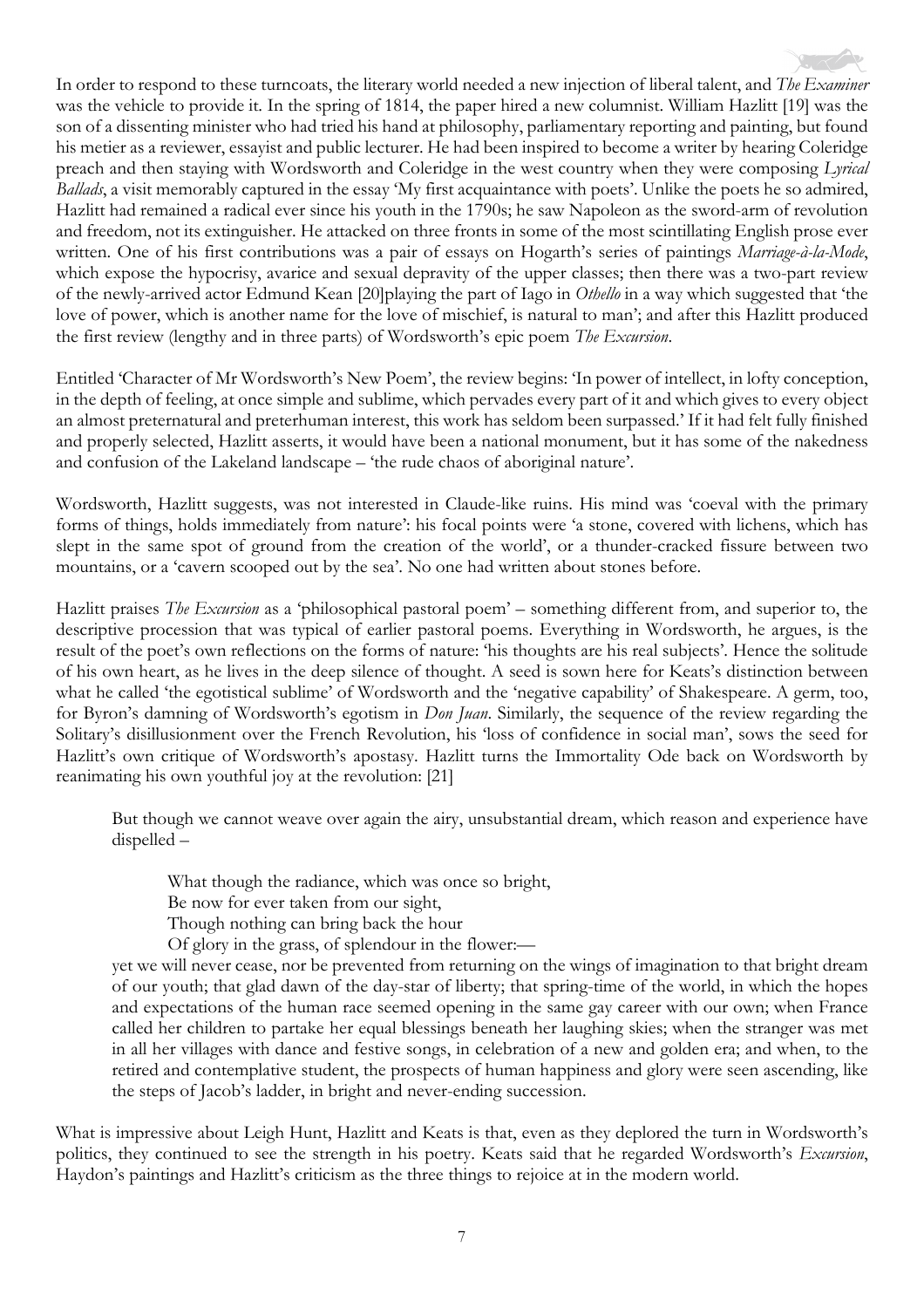He made his own appearance in the *Examiner* by way of a sonnet 'To Solitude' in May 1816, his first published poem. More of his poems were included as the months passed. In December, Leigh Hunt wrote a piece called 'Young Poets', in which he introduced both Shelley and Keats to the public, praising them to the skies. The 'Great Spirits' sonnet to Haydon, with its reciprocal praise of Hunt and its glorying in Wordsworth's mountain muse appeared in spring 1817. It was, then, entirely because of Leigh Hunt that Keats became a published poet. In that same year of 1817 his first full-length volume was published, simply entitled *Poems*. *The Examiner* was quick to review it.

The association with Hunt had unfortunate consequences. In October 1817, a bolt came from the blue in the form of an anonymous diatribe, signed Z, in the right-wing *Blackwood's Edinburgh Magazine*. It was entitled 'On the Cockney School of Poetry': [22]

WHILE the whole critical world is occupied with, balancing the merits, whether in theory or in execution, of what is commonly called THE LAKE-SCHOOL, it is strange that no one seems to think it at all necessary to say a single word about another new school of poetry which has of late sprung up among us. This school has not, I believe, as yet received any name; but if I may be permitted to have the honour of christening it, it may henceforth be referred to by the designation of THE COCKNEY SCHOOL. Its chief Doctor and Professor is Mr Leigh Hunt, a man certainly of some talents, of extravagant pretensions both in wit, poetry, and politics, and withal of exquisitely bad taste, and extremely vulgar modes of thinking and manners in all respects. He is a man of little education.

Why 'Cockney', other than to provide a London name to contrast with the 'Lake School' of the rural north? The word was, of course, the 'nick name given to the citizens of London, or persons born within the sound of Bow bell'. This was a full-scale assault on the grounds of class. Great poets, it is said, have always been country gentlemen. Z sneers at the false representation of nature in these upstart urban and suburban writers: [23]

All the great poets of our country have been men of some rank in society, and there is no vulgarity in any of their writings; but Mr Hunt cannot utter a dedication, or even a note, without betraying the *Shibboleth* of low birth and low habits. He is the ideal of a Cockney Poet. He raves perpetually about 'green fields,' 'jaunty streams,' and 'o'er-arching leafiness,' exactly as a Cheapside shop-keeper does about the beauties of his box on the Camberwell road. Mr Hunt is altogether unacquainted with the face of nature in her magnificent scenes; he has never seen any mountain higher than Highgate-hill, nor reclined by any stream more pastoral than the Serpentine River.

Hunt was also attacked on the grounds of irreligion and lack of patriotism. And then there was his unhealthy interest in sex: [24]

The extreme moral depravity of the Cockney School is another thing which is for ever thrusting itself upon the public attention, and convincing every man of sense who looks into their productions, that they who sport such sentiments can never be great poets. How could any man of high original genius ever stoop publicly, at the present day, to dip his fingers in the least of those glittering and rancid obscenities which float on the surface of Mr Hunt's Hippocrene? His poetry resembles that of a man who has kept company with kept-mistresses. His muse talks indelicately like a tea-sipping milliner girl. Some excuse for her there might have been, had she been hurried away by imagination or passion; but with her, indecency seems a disease, she appears to speak unclean things from perfect inanition. Surely they who are connected with Mr Hunt by the tender relations of society, have good reason to complain that his muse should have been so prostituted. In Rimini a deadly wound is aimed at the dearest confidences of domestic bliss. The author has voluntarily chosen—a subject not of simple seduction alone—one in which his mind seems absolutely to gloat over all the details of adultery and incest.

According to the *Dictionary of the Vulgar Tongue* (1811), 'the interpretation of the word Cockney, is, a young person coaxed or conquered, made wanton; or a nestle cock, delicately bred and brought up, so as, when arrived at man's estate, to be unable to bear the least hardship': these implications of both sexual profligacy and effeminacy served Z's damaging purposes very well indeed. A subsequent essay in the same series would raise the temperature still further: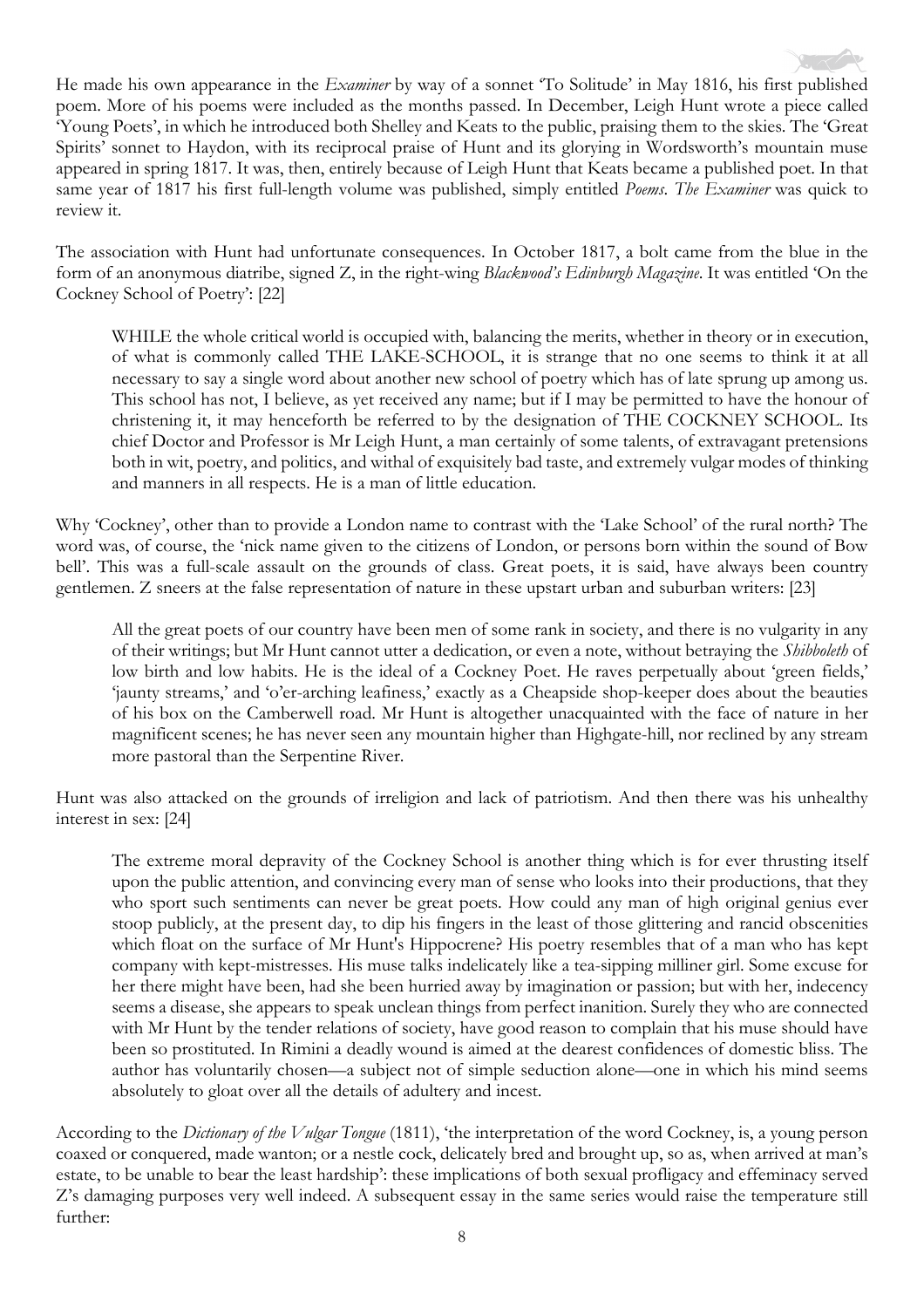

our hatred and contempt of Leigh Hunt, we say, is not so much owing to these and other causes, as to the odious and unnatural harlotry of his polluted muse. We were the first to brand with a burning iron the false face of this kept-mistress of a demoralizing incendiary. We tore off her gaudy veil and transparent drapery, and exhibited the painted cheeks and writhing limbs of the prostitute.

Wordsworth, meanwhile, was reclaimed for the political right: [25]

How such an indelicate writer as Mr Hunt can pretend to be an admirer of Mr Wordsworth, is to us a thing altogether inexplicable. One great charm of Wordsworth's noble compositions consists in the dignified purity of thought, and the patriarchal simplicity of feeling, with which they are throughout penetrated and imbued. We can conceive a vicious man admiring with distant awe the spectacle of virtue and purity; but if he does so sincerely, he must also do so with the profoundest feeling of the error of his own ways, and the resolution to amend them. His admiration must be humble and silent, not pert and loquacious. Mr Hunt praises the purity of Wordsworth as if he himself were pure, his dignity as if he also were dignified … For the person who writes Rimini, to admire the Excursion, is just as impossible as it would be for a Chinese polisher of cherry-stones, or gilder of tea-cups, to burst into tears at the sight of the Theseus or the Torso.

Inevitably, it was only a matter of time before Keats was caught in the cross-fire. Another Tory newspaper, William Gifford's *Quarterly Review*, picked up the Cockney moniker and published an excoriating review by John Wilson Croker of his romance *Endymion* in April 1818:

It is not that Mr. Keats, (if that be his real name, for we almost doubt that any man in his senses would put his real name to such a rhapsody,) it is not, we say, that the author has not powers of language, rays of fancy, and gleams of genius — he has all these; but he is unhappily a disciple of the new school of what has been somewhere called Cockney poetry; which may be defined to consist of the most incongruous ideas in the most uncouth language.

A few months later, *Blackwood's* rubbed salt in the wound in the form of an article headed 'On the Cockney School of Poetry IV'. Class was, again, the animus. How dare a mere trainee apothecary write poetry. Medical metaphors are cruelly applied:

Whether Mr John had been sent home with a diuretic or composing draught to some patient far gone in the poetical mania, we have not heard. This much is certain, that he has caught the infection, and that thoroughly. For some time we were in hopes, that he might get off with a violent fit or two; but of late the symptoms are terrible.

Z attacks Keats's recently published long romance: 'The phrenzy of the 'Poems' was bad enough in its way, but it did not alarm us half so seriously as the calm, settled, imperturbable drivelling idiocy of *Endymion*.' Then he gets into full stride with an assault on the 'Great spirits' sonnet to Haydon: [26]

The absurdity of the thought in this sonnet is, however, if possible, surpassed in another, 'addressed to Haydon' the painter, that clever, but most affected artist, who as little resembles Raphael in genius as he does in person, notwithstanding the foppery of having his hair curled over his shoulders in the old Italian fashion. In this exquisite piece it will be observed, that Mr Keats classes together WORDSWORTH, HUNT, and HAYDON, as the three greatest spirits of the age, and that he alludes to himself, and some others of the rising brood of Cockneys, as likely to attain hereafter an equally honourable elevation. Wordsworth and Hunt! what a juxtaposition! The purest, the loftiest, and, we do not fear to say it, the most classical of living English poets, joined together in the same compliment with the meanest, the filthiest, and the most vulgar of Cockney poetasters.

A passage of protest against tyranny in the third book of *Endymion* leads Z to add: 'We had almost forgot to mention, that Keats belongs to the Cockney School of Politics, as well as the Cockney School of Poetry.'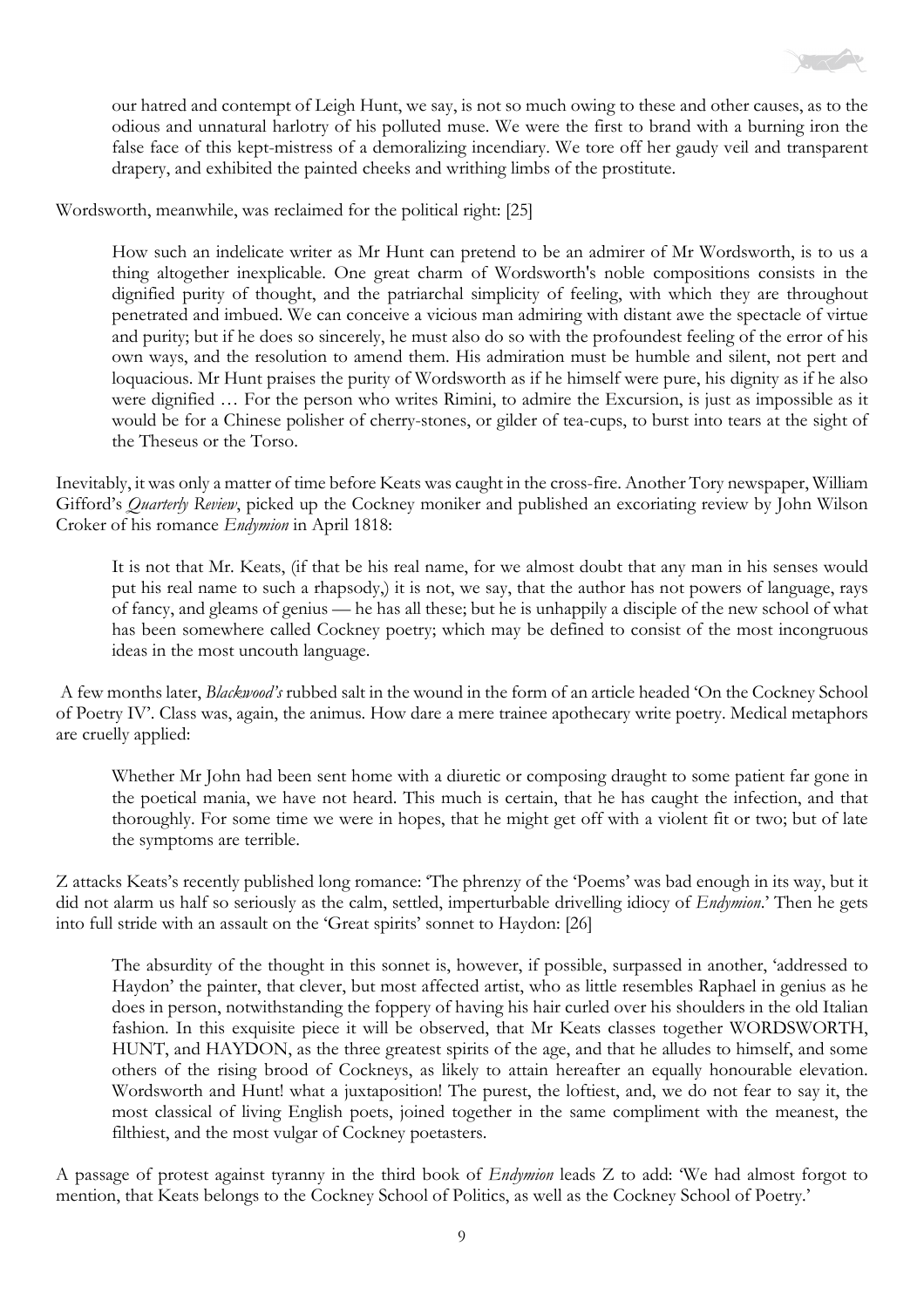In his poem *Adonais: An Elegy on the Death of John Keats*, Shelley went so far as to imply—as others among Keats's friends explicitly said—that these assaults were the cause of Keats's death.

> Our Adonais has drunk poison—oh! What deaf and viperous murderer could crown Life's early cup with such a draught of woe?

The poem goes on to demand that 'The nameless worm' who wrote the attacks in *Blackwood's* should 'now itself disown'. Shelley voices a splendid curse: [27]

> Live thou, whose infamy is not thy fame! Live! fear no heavier chastisement from me, Thou noteless blot on a remember'd name! But be thyself, and know thyself to be! And ever at thy season be thou free To spill the venom when thy fangs o'erflow; Remorse and Self-contempt shall cling to thee; Hot Shame shall burn upon thy secret brow, And like a beaten hound tremble thou shalt—as now.

But then the poem turns beautifully to the idea of Keats's poetic immortality: 'He has outsoar'd the shadow of our night; / Envy and calumny and hate and pain'. Shelley does not imagine the dead poet's afterlife in terms of the heavenly bliss of orthodox Christianity: this, remember, was a man who was sent down from Oxford for writing a pamphlet called *The Necessity of Atheism*. Immortality come instead in the form of a reunion with nature: 'He is a portion of the loveliness / Which once he made more lovely': [28]

> He is made one with Nature: there is heard His voice in all her music, from the moan Of thunder, to the song of night's sweet bird; He is a presence to be felt and known In darkness and in light, from herb and stone, Spreading itself where'er that Power may move Which has withdrawn his being to its own; Which wields the world with never-wearied love, Sustains it from beneath, and kindles it above.

The inclusion of 'night's sweet bird'—the nightingale—is an especially delicate touch, a nod to the most musical of Keats's odes.

Keats was deeply wounded by the attacks in *Blackwood's*, but it cannot really be said that he was killed by his bad reviews. He was killed by tuberculosis. It might even be suggested that the constant harping on his association with the Cockney style led him to rid his poetry of Leigh Huntisms and find the mature style that he achieved in 1819, the breathtaking year of productivity that produced the odes and *The Fall of Hyperion*. But the Cockney Poets controversy did prove fatal for another man.

John Scott [29] was a close associate of Leigh Hunt. He started his career editing another radical newspaper for him, *The Statesman*, before establishing a sequence of liberal magazines of his own, notably *The Champion*. In January 1820, as the influence of *The Examiner* was waning, he launched a new monthly, *The London Magazine*. He worked indefatigably, writing about a third of the paper himself, giving a new platform to Hazlitt and providing a forum for two other London-based prose writers, Thomas De Quincey and Charles Lamb. The former's *Confessions of an English Opium Eater* and the latter's *Essays of Elia* were first published in serial form in the *London*.

John Scott's editorials began to make hits at 'the mean insincerity, and vulgar slander of Z' in *Blackwood's*. What kind of artistic judgment was being shown in references to Haydon's greasy hair and the fact that Keats had walked the hospitals as a trainee apothecary? In November 1820, he launched a full-scale assault in a long article headed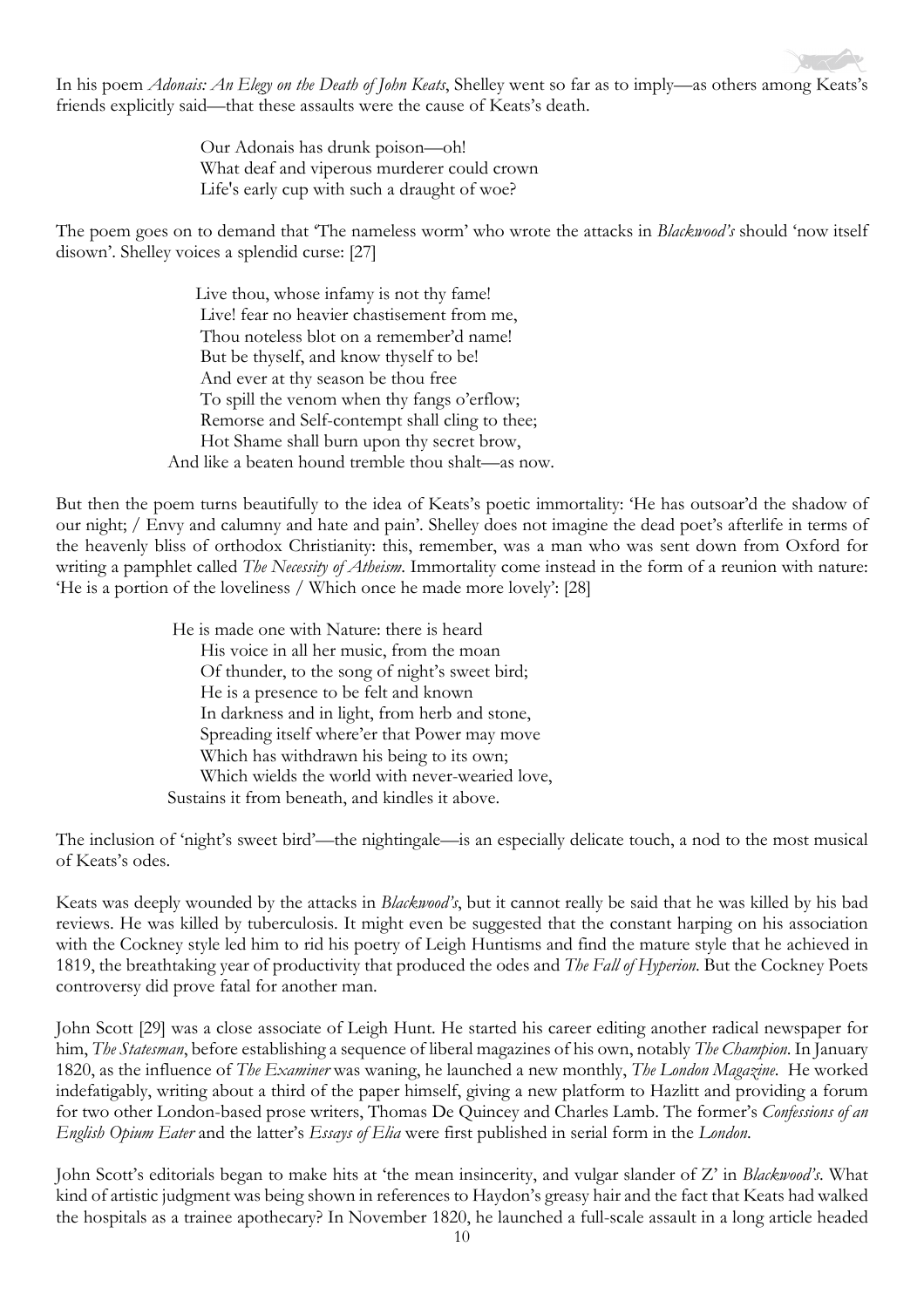'Blackwood's Magazine'. It was a 'poisonous infection', a 'threatening plague', 'the most foul and livid spot, indicative of an accursed taint in the literature of the day'. Scott dared to use a word loaded with risk: 'The *honour* of the literature of the present day we consider as now at stake'. In particular, he pointed to the great Sir Walter Scott's connections to the Tory *Blackwood's* circle in Edinburgh, demanding that 'the brightest ornament of his country's modern literary history' should be cleared of 'a diseased, false, affected, profligate, whining, and hypocritical character' by means of a clear announcement as to the identity of Z ensuring public knowledge that Sir Walter was not implicated. There was no response from Edinburgh, so in the next issue John Scott upped his game. An article called 'The Mohock Magazine' accused *Blackwood's* of infamy, cowardice, selfishness, stupidity, anti-social enormities, insensibility, insensitivity, spite, 'and when the poisonous stimulus exercises its full strength, treachery and malignity darken the aspect, and corrupt the influence of what may be termed the literary pleasures of general society … Iscariot treachery, and Iago malice'. He set his sights on the contributor and co-editor 'Christopher North', a pseudonym for the minor Lake Poet John Wilson, who, having earlier eulogized Wordsworth in both poetry and prose was now libelling him. Then there was the accusation that Coleridge was 'a still greater quack than Leigh Hunt', not to mention the unauthorized publication by *Blackwood's* of one of his private letters. Naturally, John Scott also sprang to the defence of Keats, letting it be known how profoundly the young poet, who was by now at death's door, had been affected by the Cockney School essays.

On Wednesday 10 January 1821, John Scott receive a call from a gentleman acting on behalf of J. G. Lockhart, whom everyone in the literary world suspected, correctly, was Z. Only a year older than Keats, Lockhart has been a brilliant student. Too good for school, he was sent to Glasgow University at the age of 12, became Snell Exhibitioner at Balliol College Oxford at 14, and took a first-class degree in Greats at 19. During a continental tour, he had paid homage to Goethe and obtained permission to translate Friedrich Schlegel's lectures on the history of literature into English. Back in an Edinburgh culture dominated by Francis Jeffrey's Whig *Edinburgh Review*, he set up *Blackwood's* as a Tory rival, with the support of Sir Walter Scott, whose daughter he married at exactly the time the Cockney controversy blew up and whose biography he would write.

John Scott of the *London* had named Lockhart as 'an understood, though unavowed, conductor of BLACKWOOD'S MAGAZINE'. Lockhart's London friend, a Mr Christie, now asked if he, John Scott, was the author of a series of three articles discussing the conduct and management of Blackwood's which Lockhart considered 'offensive to his feelings, and injurious to his honour'. That key word, honour. Scott said that he would reply within a couple of hours. He did so, with the cautious undertaking that if Lockhart's motives in putting the inquiry should 'turn out to be such as gentlemen usually respect' he would give an explicit answer.

The gentleman came back and said that Lockhart did not intend to commence legal proceedings but wished for a public apology. Scott replied that if he were to admit that he was editor of the *London*, would Lockhart admit that he was editor of *Blackwood's*. He also said that Lockhart should have come to London and confronted him face to face. He then sent a further note, questioning whether Lockhart was really offended since the most damning article had been in print for over a month without any complaint and asking whether he was acting as 'a *gentleman*, assailed in his honourable feelings by the indecent use of his name in print; or as a *professional scandal-monger*, who had long profited by fraudulent and cowardly concealment'.

A week later, Christie called again with a letter from Lockhart, demanding an apology and alluding 'to the other alternative'. Scott saw that the letter was dated in London and suggested that it was time for Lockhart to make a public statement in the London press that he was indeed responsible for the Cockney School attacks. His continued silence would be acknowledgment that he had been 'actively and secretly engaged, as a paid writer, in a long-continued series of anonymous outrages on truth and character, evidently projected under sordid motives, and carried into effect under evasion, denial, and artifice'. Christie replied that Lockhart was a gentleman and that the things said about him in the articles in the *London* were libellous. But he couldn't come up with any particular examples. They were at an impasse. Christie demanded that Scott should 'name his friend' – i.e. propose a second. Scott declined. He would not do so until Lockhart told the truth about whether he had written the articles.

That evening he drew up a memorandum laying out his position and sent it to Christie the next morning. It concluded by saying that if Lockhart made a disavowal of having had any involvement with the *Blackwood's* attack, Scott would meet him in the honourable way. He named Horatio Smith, author of the other Ozymandias sonnet, as his second, and gave his address to Christie, who duly called on Smith and showed him the whole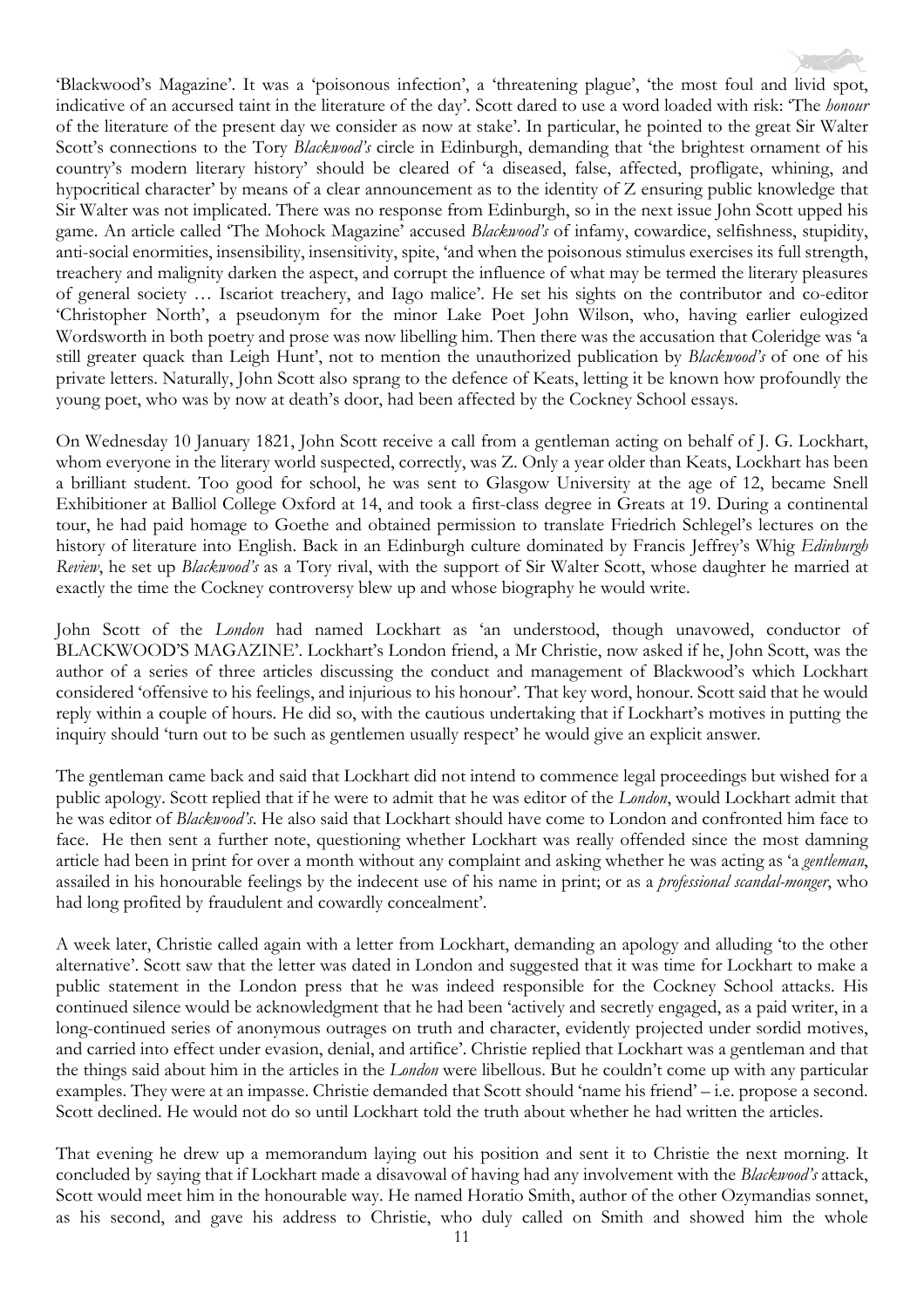

Lockhart finally wrote to Scott, dispatching the letter via his friend. He said that it was not customary for a gentleman to make preconditions in such a case; he would answer any accusations pertaining to Scott's 'personal feelings and honour', but otherwise it was necessary for him to have satisfaction. Scott wrote back, holding his ground. The disavowal had to be made before satisfaction was offered. It was the weekend and Smith had gone to the country, so Scott turned to another literary friend, P. G. Patmore, asking him to act as second, apologising for the short notice. Christie, meanwhile, went to Smith's house with Lockhart's final refusal to agree to the precondition. Not finding Smith, he went to Scott, who said that in the absence of the disavowal the correspondence was terminated. That same evening, Scott received a personal letter from Lockhart containing 'abusive epithets'.

It was the end of the road. They were ill met by moonlight on the night of Friday 16 February 1821, in a wooded knoll on Primrose Hill, [30] not far from the Chalk Farm Tavern, where John Scott had left half a bottle of wine, saying that he would return to finish it later. The pistols were primed, and the seconds consulted. Both men fired. Both deliberately missed. The seconds should have declared that honour had been duly satisfied. But Christie's second, James Traill, was a stickler for the etiquette of the duel (which was by this time illegal, which is why they were meeting at night). Christie had fired in the air, whereas Scott had taken aim at Christie. How could one be sure that he had missed deliberately, and was not just a bad shot? For honour to be satisfied, there would have to be a second shot on equal terms. Scott took the ball below his ribs. It passed through into the stomach. The attending surgeon took one look at the wound and fled. The other three men got Scott back to the tavern, then ran away to avoid arrest. For two days, Scott lay in the tavern, his family watching over, together with their doctor, George Darling (who was also doctor to John Keats and John Clare). The bullet was removed from the abdomen, and there was hope for a day. But then Scott's fever returned, and he died the following night.

*Blackwood's* seems to have been unrepentant. A poem in the April issue, in praise of Lockhart's fellow-editor "Christopher North', spoke of 'gruff-looking Z', 'wet with the blood of the Cockneys'. Lockhart himself allegedly fell into depression as the result of the affair. He would soon leave the paper and become editor of that other Tory journal, the *Quarterly Review*.

And what of Keats. [31] All through that January and February of 1821, as literary crossfire escalated towards real bullets, he lay desperately ill in Rome. His stomach, like Scott's, was ruined, but in his case due to the ravage of his tuberculosis. He asked for a bottle of opium to kill himself. He would write, **'**I shall soon be laid in the quiet grave—thank God for the quiet grave—O! I can feel the cold earth upon me—the daisies growing over me—O for this quiet—it will be my first'. He died at 11pm on February 23rd, two nights after the editor who had defended the honour of the Cockneys. They laid him to rest in the English Protestant cemetery. Keats supposedly wanted nothing but some enigmatic words on the gravestone: 'Here lies one whose name was writ on water', a suggestion of being forgotten, not living, as he had said he hoped, to live 'among the English Poets after my death'. But his friends chose instead (and later regretted) words that allude to the wounding articles in *Blackwood's* and the *Quarterly*:

This grave contains all that was Mortal of a Young English Poet Who on his Death Bed, in the Bitterness of his Heart at the Malicious Power of his Enemies Desired these Words to be engraven on his Tomb Stone: *Here lies One Whose Name was writ in Water.*

Keats's last poem, meanwhile, was a fragment, its wrenching, mysterious voice anything but vulgar or affected. It sounds as if it is addressed to a lover who has rejected the poet, in the manner of John Donne's 'The Apparition', where he imagines his own ghost returning to haunt an unfaithful lover. It could be a fragment from a projected drama in the Jacobean style; it could be aimed at Fanny Brawne. But might it also be a magnanimous reaching out to those cruel reviewers, Croker and Lockhart, an appeal to their consciences, a very gentlemanly, far from Cockney, holding out for a handshake of reconciliation from beyond the grave to which he knew he was going?

This living hand, now warm and capable